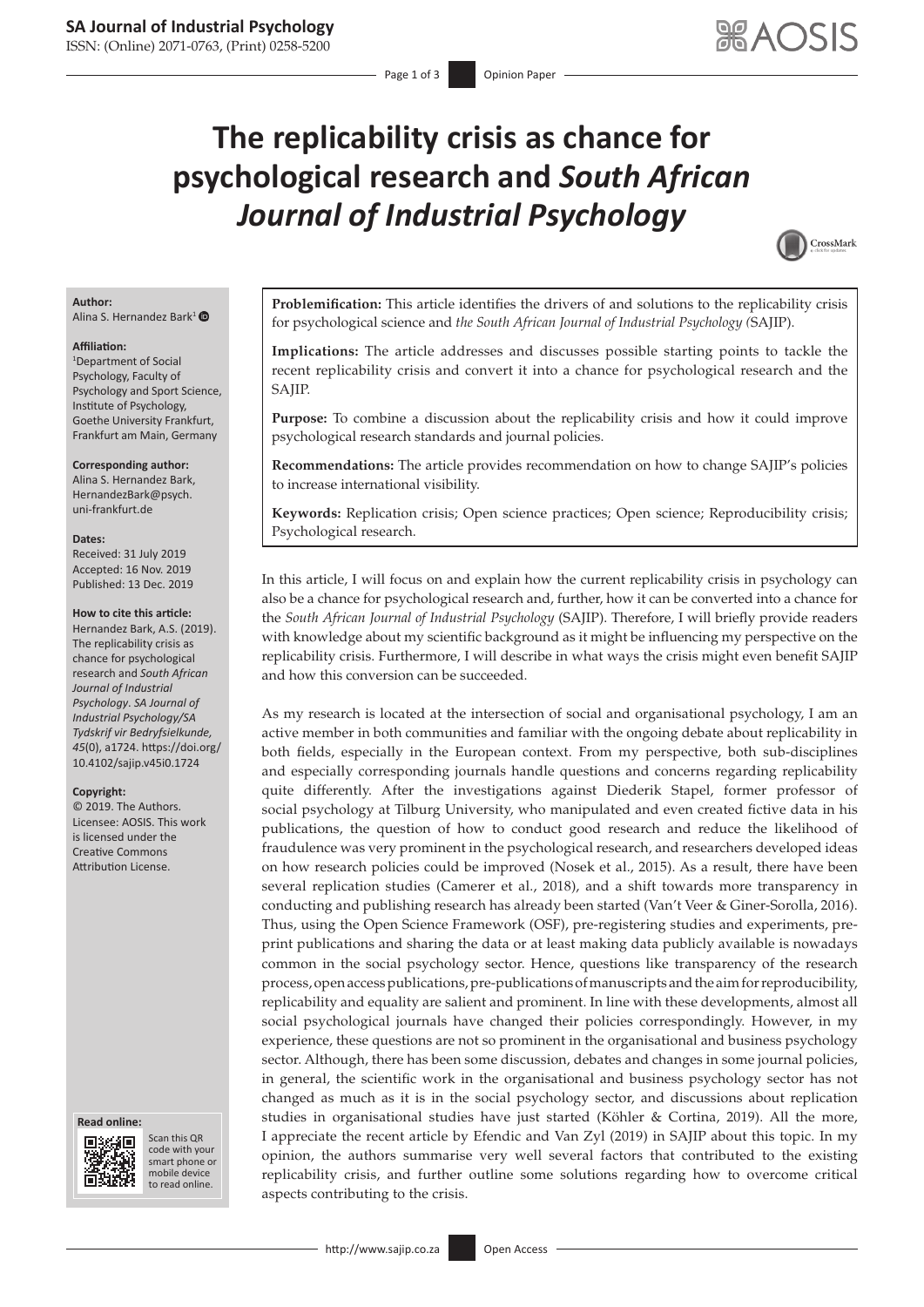I completely agree with the aspects stated by Efendic and Van Zyl (2019) of (1) statistical power and small sample sizes, (2) publication bias, (3) existing research practices and publication pressure, (4) existing incentive systems in academia and (5) lack of transparency as main drivers of the current crisis. Furthermore, like the authors, I think that power analyses, pre-registration of research and transparency regarding both data and statistical analyses are essential for avoiding fraudulence. From my perspective, establishing policies and guidelines for authors, which include these aspects and which value that researchers commit themselves to these research guidelines, would benefit the whole field of psychological research and should become common in all psychological sub-disciplines. An additional aspect that is not mentioned in Efendic and Van Zyl's (2019) article is the fairness component. By fairness I mean that individuals and especially researchers all over the world – independent of the country or university they are studying or working at – should have access to state-of-the-art literature that is relevant for their own research, work or interest. This problem of no access without paying for the content of an article is referred to as pay  $gap<sup>1</sup>$ , and a further argument why authors and institutions should favour open access publications. However, based on the same argument, psychological associations in the national and international levels (e.g. American Psychology Association [APA], Society of Industrial and Organizational Psychology [SIOP], and European Association of Work and Organizational Psychology [EAWOP]) should create funds where researchers who work under such conditions that do not allow them to pay for open access publications can apply for financial support for open access publications. Thus, in several aspects, the recent crisis has impacted and is still impacting psychological research practices towards more transparency. But how can it also be a chance for SAJIP?

From my perspective, the crisis might trigger some changes in SAJIP policies and strategic decisions that on the long run could improve the publicity and visibility of SAJIP in the international community and might thereby support the inclusion in the Thomas Reuter Index (Institute for Scientific Information [ISI]) by attracting more international researchers. When looking at the results presented in the recent article by Efendic and Van Zyl (2019), the article of Coetzee and Van Zyl (2014) and further recent descriptive statistics (see Table 1) for gender, race and nationality diversity, origins of authors and collaboration status for volume 43 (2017) and volume 44 (2018) of SAJIP, certain domains for improvement become obvious. The statistics clearly show that there is no problem regarding gender diversity: female and male authors contributed almost equally to SAJIP. However, when looking at the race and nationality diversity of authors, the vast majority were white South African scholars (around 90%).

Therefore, if SAJIP wants to gain a prominent status in the international community, it has to increase its visibility

**TABLE 1:** Descriptive statistics for gender and race diversity, origin of authors and collaboration status in *South African Journal of Industrial Psychology* (2018, 2017).

| Category                                       | 2018 (Vol. 44) | 2017 (Vol. 43) |
|------------------------------------------------|----------------|----------------|
| Number of authors per volume                   | $N = 43$       | $N = 36$       |
| <b>Gender diversity</b>                        |                |                |
| Women                                          | 25             | 19             |
| Men                                            | 18             | 17             |
| Race/nationality diversity                     |                |                |
| White                                          | 37             | 28             |
| <b>Black</b>                                   | $\mathbf{1}$   | $\overline{7}$ |
| Indian                                         | $\mathbf{1}$   | $\mathbf{1}$   |
| Cape Malay                                     | $\Omega$       | $\Omega$       |
| Other                                          | $\Omega$       | $\Omega$       |
| Origin of authors                              |                |                |
| National                                       | 41             | 29             |
| International                                  | $\overline{2}$ | $\overline{7}$ |
| Number of publications per volume              | $N = 18$       | $N = 17$       |
| <b>Collaborations per article</b>              |                |                |
| Publications with single institution authors   | 12             | 9              |
| Publications with multiple institution authors | 4              | 4              |
| Publications with single authors               | 2              | 4              |

and get onto the main Thomas Reuter Index (ISI), and internationalisation and enhancing diversity might be good starting points in this regard. This could be achieved with an increase in international collaboration, which would not only lead to a more international authorship but also readership. In addition, collaborations are also one solution presented by Efendic and Van Zyl (2019) to avoid fraudulence. Therefore, international collaborations should be encouraged by the journal's policies. This could be achieved in a first step by having Special Issues (1) edited by invited international established scholars and (2) on topics that explicitly focus on cultural diversity aspects and/or comparisons between South Africa and other countries. This would also support the internationalisation of the journal and thereby strengthen its international visibility. Furthermore, SAJIP could overcome the problem of excluding (international) authors based on the fact that they are not able to pay the publication fee by (1) providing links on the journal's homepage to funding possibilities for authors, (2) establishing a transparent discount system for authors, for example, based on the country of origin or affiliation of the authors, (3) developing a system that allows discounts for authors who also act as reviewers for the SAJIP and (4) installing close networks with international membership associations (like SIOP or EAWOP) and implementing collaborations of the SAJIP and the outlet journals of international membership associations that might also contribute to a higher international visibility of the journal.

Furthermore, active participation of members of the editorial team in the open science conference and other open science network activities would boost the publicity of the journal both internationally and in the open science community.

Summing up, I think that a change in SAJIP's policies might benefit both the internationalisation of the journal and the

<sup>1.</sup>Interested scholars can find more information about this rationale, for example, on the website <https://paywallthemovie.com/> of the movie *Paywall: The business of scholarship*.